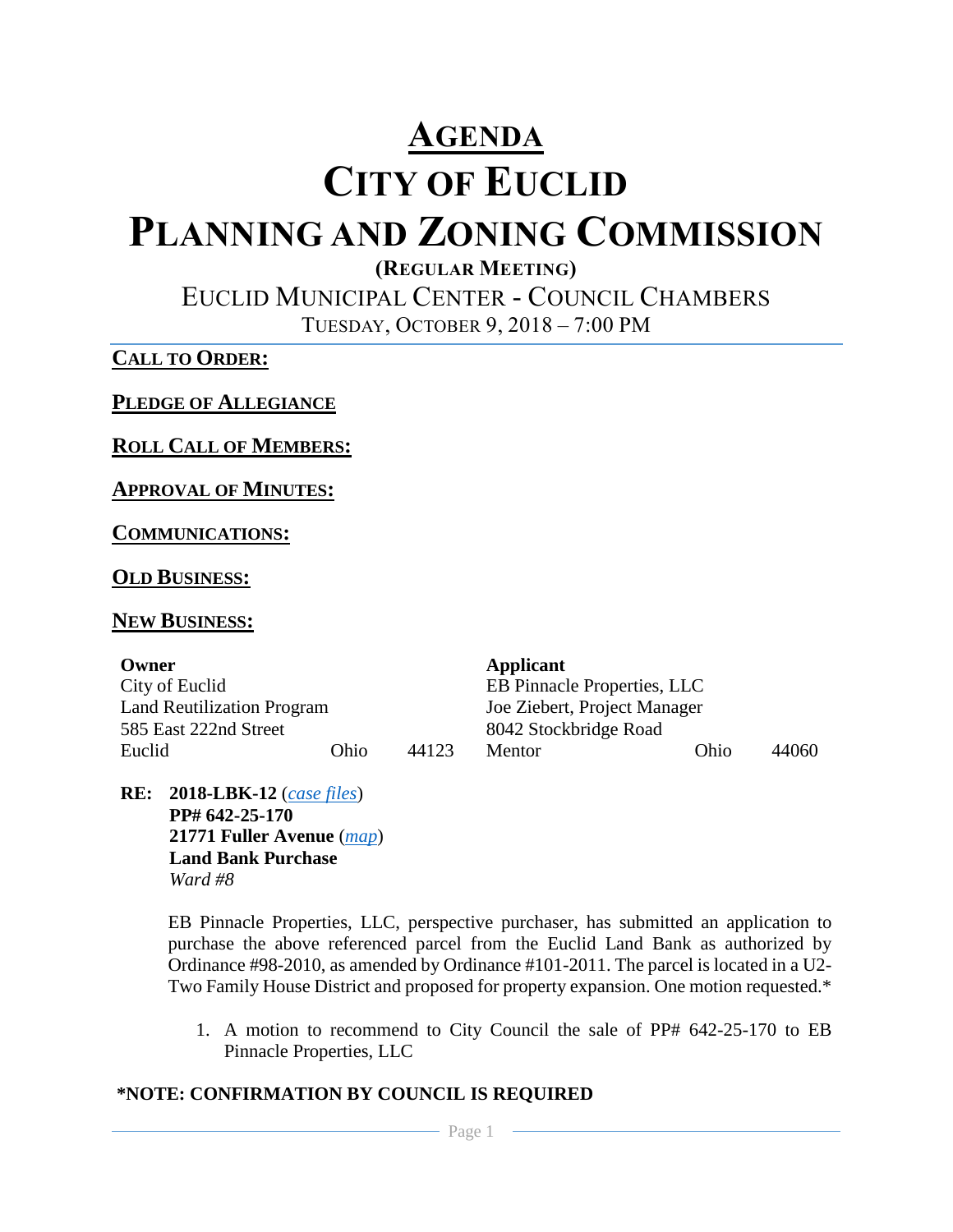**Owner Applicant** Cathy Fyffe Karen Owens, ED, Recovery Life 8100 Humphrey Hill Drive 30318 Forestgrove Road Concord Township Ohio 44077 Willowick Ohio 44095

**RE: 2018-UDE-05** (*[case files](http://www.cityofeuclid.com/uploads/Scanned_PZ_Files/270_East_222_-_UDE.pdf)*) **PP# 642-11-038 270 East 222nd Street** (*[map](https://goo.gl/maps/vJiuxT5iDT22)*) **Use District Exception** *Ward #5*

> Karen Owens, founder and Executive Director, Recovery Life, and prospective tenant, has submitted an application requesting a use district exception to operate a seven person residential treatment facility in a dwelling located at 270 East 222<sup>nd</sup> Street – U8-Office Building District and part of the Downtown Overlay District. One motion requested.\*

1. A motion to grant and recommend to City Council a use district exception for seven person residential treatment facility in a dwelling located on PP# 642-11- 038\*

*1375.01(a)*

### **\*NOTE: CONFIRMATION BY COUNCIL IS REQUIRED**

| <b>Owner/Applicant</b><br>David Pessar, Managing Partner<br>P.O.Box 21790   | Lakeland Realty Management, LLC                                                                |       | <b>Architect</b><br>Eli Mahler<br>Eli Mahler & Associates<br>3947 West Ashe Lane |      |       |
|-----------------------------------------------------------------------------|------------------------------------------------------------------------------------------------|-------|----------------------------------------------------------------------------------|------|-------|
| Cleveland                                                                   | Ohio                                                                                           | 44121 | Cleveland                                                                        | Ohio | 44122 |
| <b>Attorney</b><br>Eli Tamkin<br>850 Euclid Avenue, Suite 1021<br>Cleveland | Ohio                                                                                           | 44114 |                                                                                  |      |       |
| RE:<br>PP# 643-25-010<br>Ward #8                                            | $2018$ -UDE-06 (case files)<br>25701 Lakeland Boulevard (map)<br><b>Use District Exception</b> |       |                                                                                  |      |       |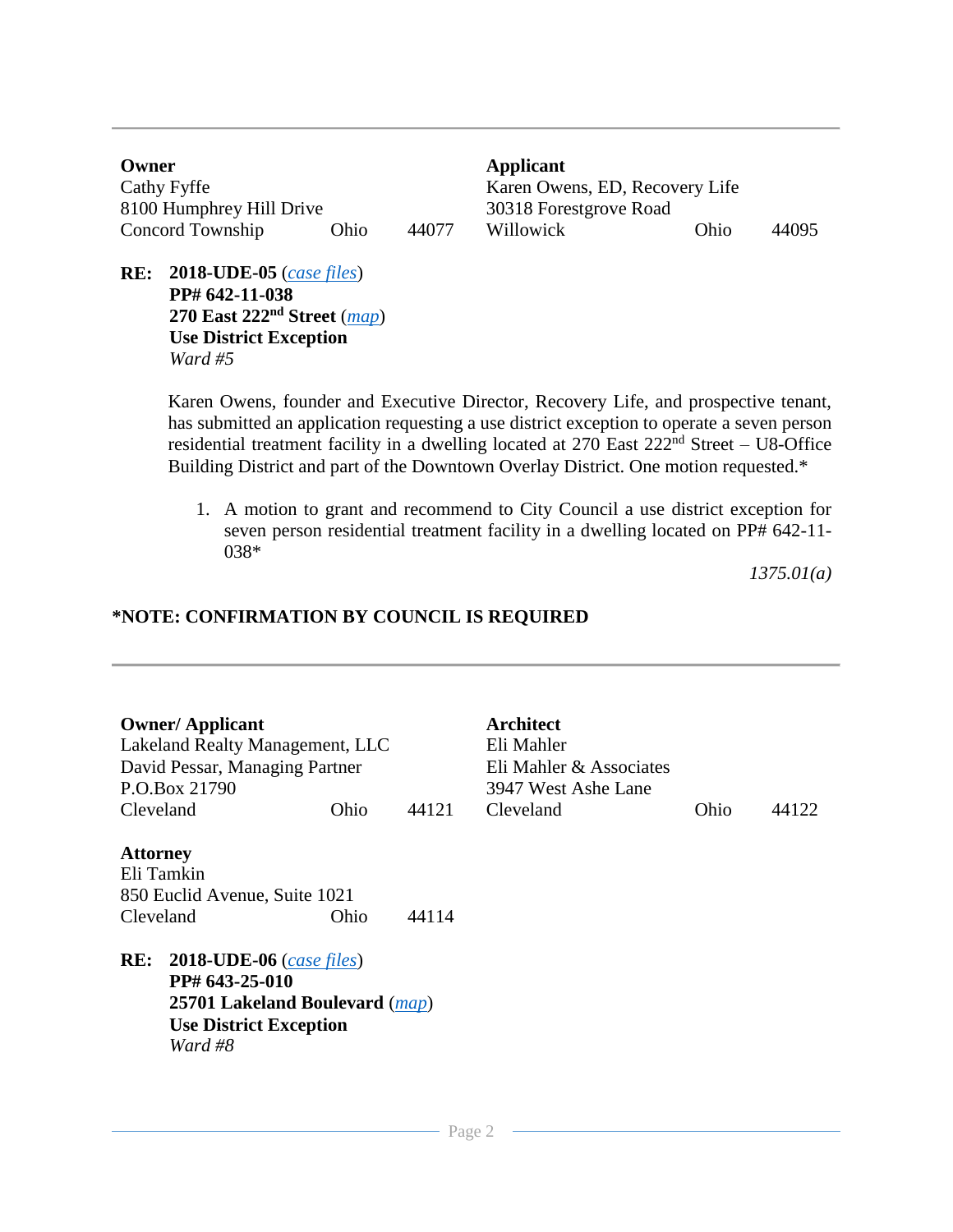David Pessar, managing partner, Lakeland Realty Management, LLC, has submitted an application requesting a use district exception to operate retail use on the first floor and an extended stay hotel on the second, third and fourth floors of an existing approximate 40,000 square foot office building located at 25701 Lakeland Boulevard – a U8-Office Building District. Two motions requested.\*

1. A motion to grant and recommend to City Council a use district exception to operate retail use on the first floor of an existing office building located on PP# 643-25-010\*

*1375.01(a)*

2. A motion to grant and recommend to City Council a use district exception to operate an extended stay hotel on the second, third, and fourth floors of an existing office building located on PP# 643-25-010\*

*1375.01(a)*

#### **\*NOTE: CONFIRMATION BY COUNCIL IS REQUIRED**

#### **POSTPONED BY REQUEST OF APPLICANT TO NOVEMBER 13, 2018**

FC Euclid OH Landlord, LLC Will Garner, VP, SunTrust Robinson, Humphrey 3333 Peachtree Road, NE, 10<sup>th</sup> Floor 6745 W. Higgins Road Atlanta Georgia 30326 Chicago Illinois 60631

**Owner Applicant** Siefried Industrial Properties David Riefe, Sr. VP

#### **Attorney**

Majeed Makhlouf 3733 Park East Drive Beachwood Ohio 44122

**RE: 2018-VAR-09** (*[case files](http://www.cityofeuclid.com/uploads/Scanned_PZ_Files/Amazon_Signs.pdf)*) **PP# 648-03-008 1155 Babbitt Road** (*[map](https://goo.gl/maps/w3mcXGSg5R62)*) **Variance** *Ward #3*

> David Riefe, Sr. VP, Siefried Industrial Properties, on behalf of FC Euclid OH Landlord, LLC, agent for Amazon, has submitted an application requesting the required variances to construct two eight (8) foot tall, 88 square foot, double sided monument signs for the entrances of a warehouse distribution facility located at 1155 Babbitt Road – a U6- Industrial and Warehouse District. The applicant is requesting relief from the section of the Euclid Codified Ordinances stating monument signs be no taller than five (5) feet from grade and have an adjusted maximum area of 55 square feet each. Two motions requested.